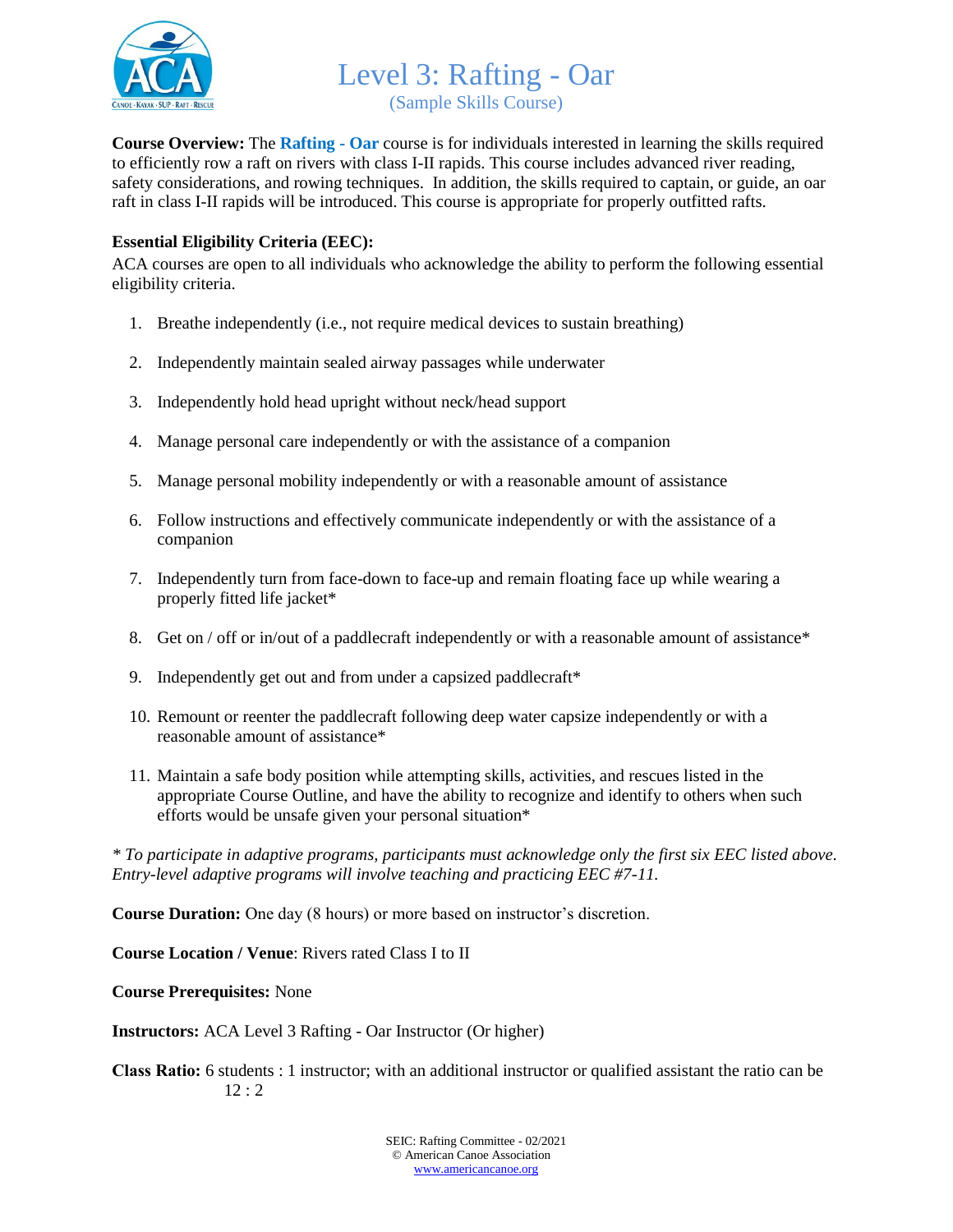

(Sample Skills Course)

## **Succeeding courses**:

Level 3: Rafting - Oar Skills Assessment Level 3: Rafting – Oar Instructor Certification Workshop Level 4: Whitewater Rafting - Oar Skills Course

The following is a general summary of course content for the **Level 3: Rafting - Oar** course. The amount of content covered and the sequence of instruction should be adjusted to best fit the participant's needs, class location, and time available.

## **Course Introduction**

## **Course Learning Objectives -**

While navigating class I-II rapids in an oar raft, the participant will learn to:

- Identify whitewater features and hazards
- Become familiar with oar rafting equipment and the river environment
- Maneuver an oar raft
- Row using safe and effective techniques
- Use basic safety and rescue skills

**Introduction, Expectations, & Logistics:** *Learning Objective - Students should have a basic understanding of the ACA and its policies, how & where the course is being conducted, and professional student behavior.*

- Welcome, introductions, paperwork
- Student & instructor course expectations and limitations
- Course itinerary  $&$  site logistics
- Review waiver, assumption of risk, challenge by choice, medical disclosure
- About the ACA
- PFD policy (always wear on the water)
- Appropriate personal behavior
- No alcohol/substance abuse
- Proper etiquette on  $&$  off the water
- Respect private property
- Practice Leave No Trace ethics

**The Paddling Environment:** *Learning Objective - Students should understand the current paddling environment for the duration of the course.*

- 4 W's: Wind, Waves, Weather, Water
- River classifications of the venue of the course

**Personal Preparation:** *Learning Objective - Students should understand what is expected of them for the duration of the course.*

Check-in with students on the following:

- Personal self-evaluation *Mental and Physical*
- Whitewater comfort & confidence
- Whitewater swimming ability
- Fitness, conditioning, and warm-up
- Boat handling experience
- Safety and rescue considerations
	- Personal equipment (reviewed by instructor)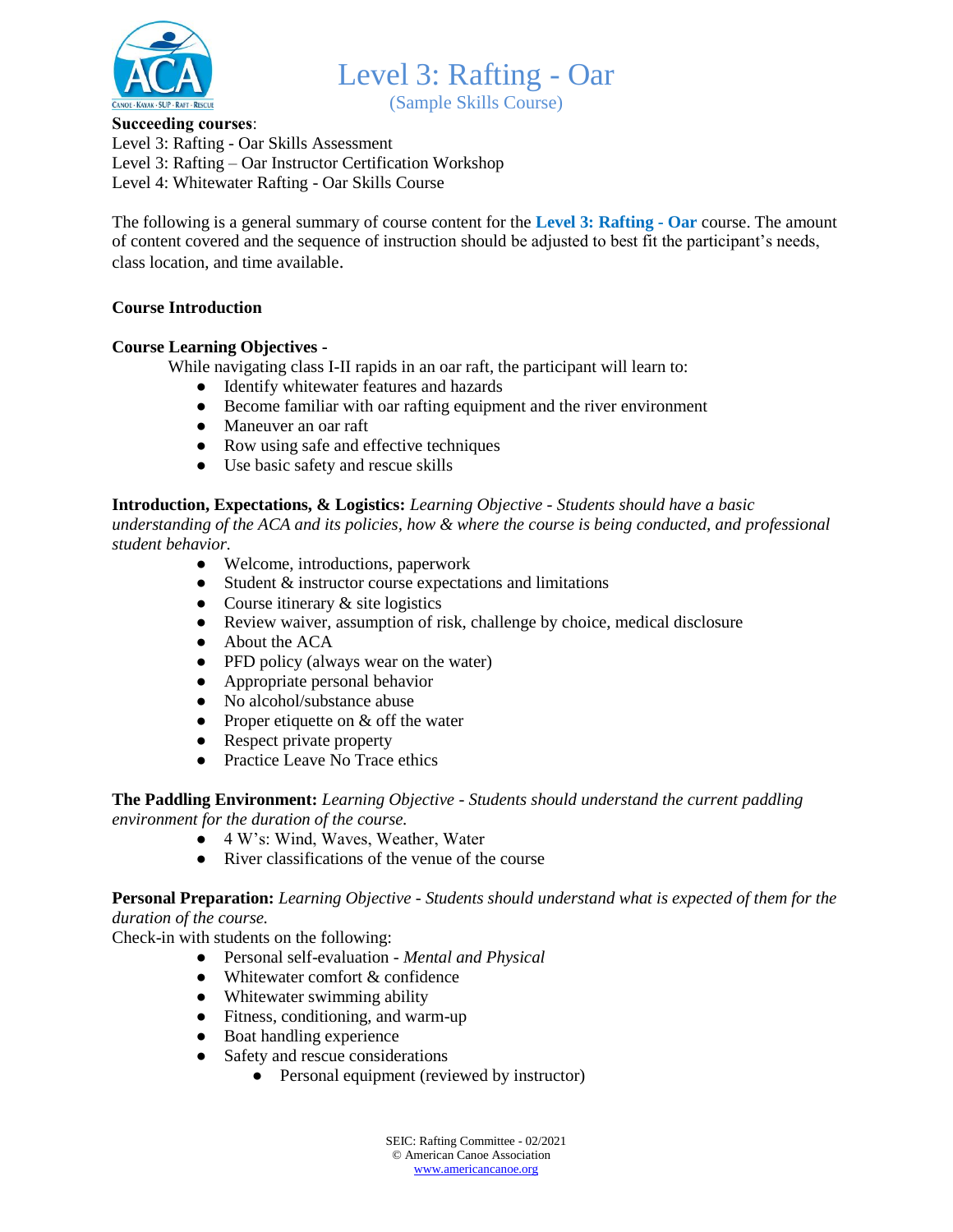

(Sample Skills Course)

## **Getting to the River**

*Learning Objective - Students should understand the logistics of a rafting trip prior to arriving at the putin.*

- Trip Planning 6P's: Prior Proper Planning Prevents Poor Performance
	- o Sourcing local beta (river sections, flows, weather, etc…)
		- o Local regulations
		- o Shuttle logistics
- Transporting a raft
	- o Loading & unloading: racks, trailers: straps, rope, webbing
	- o Carries: overhead, underhand
	- o Lifting
	- o Stacking
- Knots: figure 8 or bowline, trucker's hitch, daisy chain.

## **Equipment**

*Learning Objective - Students should understand the equipment (both personal and group equipment) needed for oar rafting, its use, and care.*

- Personal:
	- o PFD types, materials, fit
	- o Helmets Proper fit, always buckled when on your head
	- o Clothing & shoes
	- o Knife, whistle, flip line, etc…
- Safety equipment:
	- o Spare oar
	- o Throw Bag Proper use and risks
	- Group equipment:
		- o Sweep kit First aid kit, repair kit, pump, spare PFD, pin kit, etc…

**Raft:** *Learning Objective - Students should understand basic raft care and proper rigging to reduce entrapment hazards.*

- Raft
	- o Proper inflation
	- o Care of equipment
- Frame & Oars
	- o Oars types, length, setup
	- o Oarlocks types, setup
	- o Frame types, setup, proper fit
- Outfitting
	- o Bow & stern lines
	- o Perimeter lines
	- o How to rig: spare oar, other equipment (safety kit, cooler, etc…)
	- o Flip recovery systems Flip lines, belly band, bottom floor handles, etc… (May or may not require extra rigging)
	- o System to get back in boat efficiently Frame, handle, perimeter line, etc… (May or may not require extra rigging)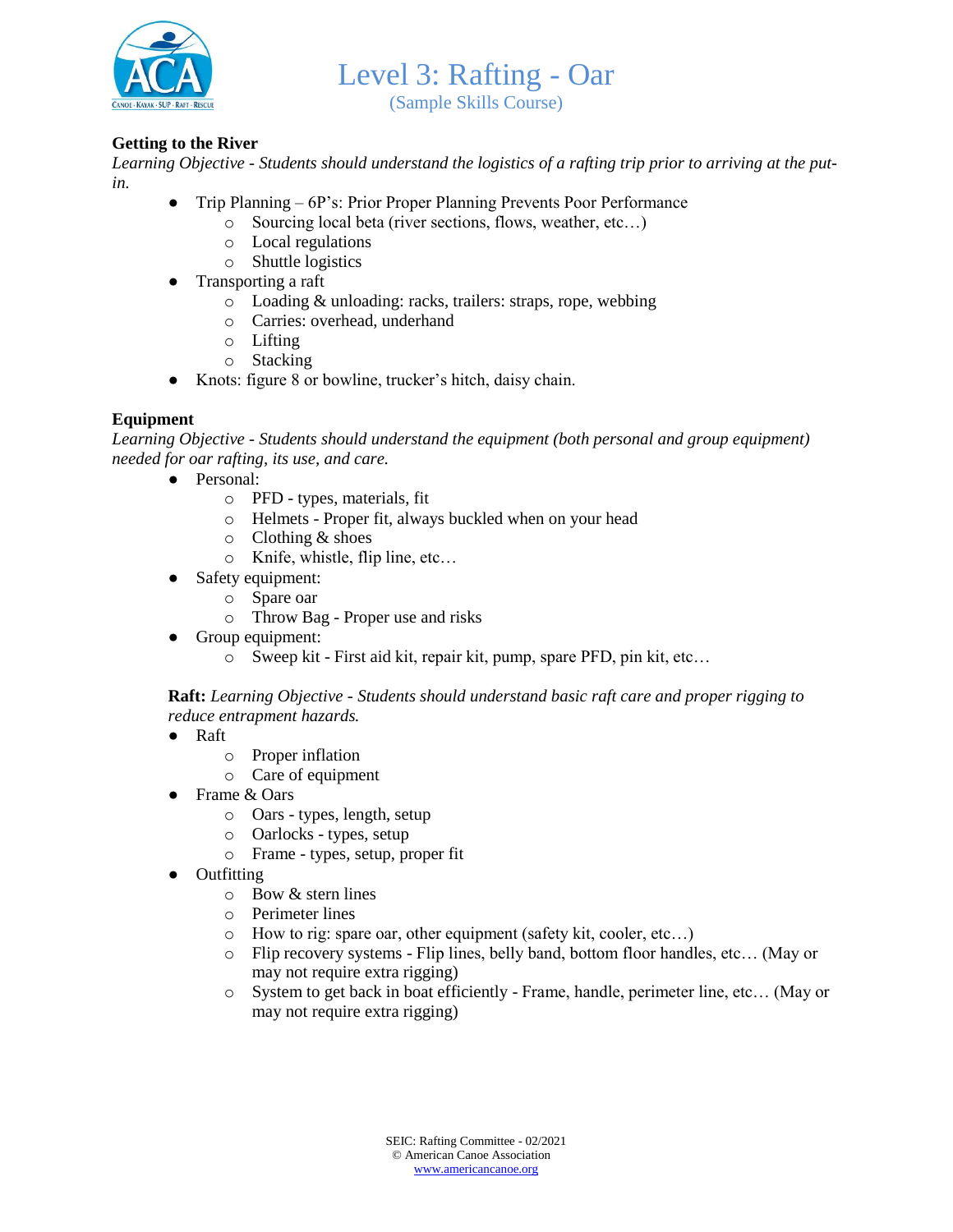

(Sample Skills Course)

## **Crew Preparation**

*Learning Objective - Students should understand the importance of safety talks as well as the oarsman's responsibility for the safety of any riders on their raft.*

- **Safety Talks**
	- Responsibility of the paddle captain (guide) for the safety of the crew
	- o What to cover
	- o When to give one
	- o How to give one

## **River Running Strategy**

*Learning Objective - Students should understand the concepts of good river etiquette and strategies for having a fun and safe day on the water.*

- River etiquette
	- $\circ$  Efficiency & courtesy during launching & landing
	- o Courtesy on the water
	- o Communicating with other groups
	- o Use of good judgment
	- o River stewardship
- **Scouting** 
	- o Know what rapids you want to scout
	- o WORMS (Water, Obstacles, Route, Markers, Safety)
- River Leadership
	- o Communication with the whole group
	- o River Signals (hand, paddle, whistle)
	- o Lead / Sweep
	- o Group Dynamics

## **River Features & Hydrology**

*Learning Objective - Students should understand the basic hydrology of rivers and be able to identify the different types of features within a river.*

- Currents
- Eddies
- Eddie Lines
- Waves
- Holes
- Pillows
- River bends

#### **River Hazards**

*Learning Objective - Students should understand and be able to identify river hazards.*

- Rocks
- Strainers
- Bridges
- Undercut rocks/ sieves/ ice
- Dams/ flow diversion structures
- Ledges/ waterfalls
- Features that can flip rafts
- Debris Rebar, concrete, metal scraps, etc...

SEIC: Rafting Committee - 02/2021 © American Canoe Association [www.americancanoe.org](http://www.americancanoe.org/)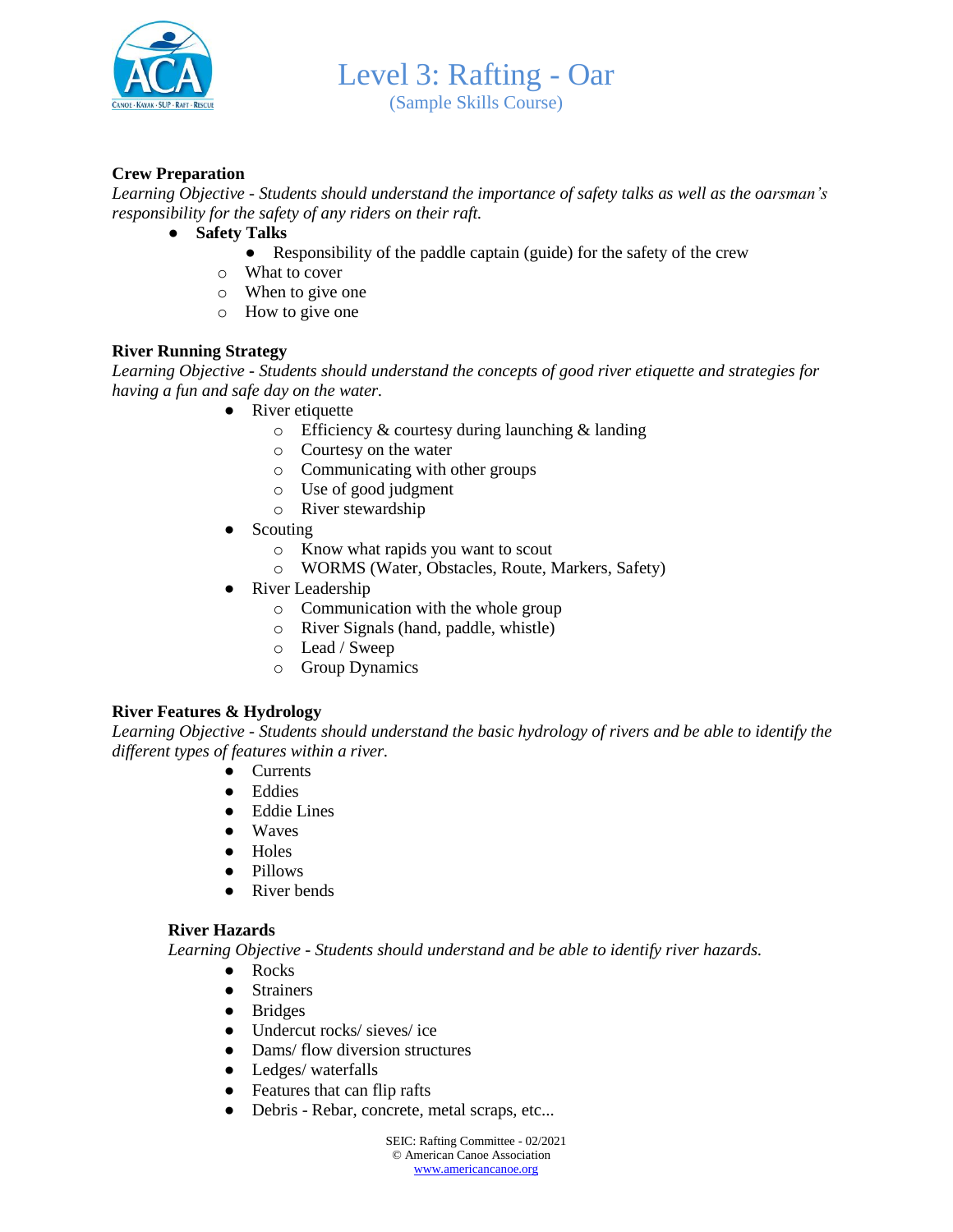

(Sample Skills Course)

## **Rowing Factors**

*Learning Objective - Students should understand the fundamentals needed for strokes and maneuvers including stroke timing and blade placement in the water.*

- Efficient rowing stroke (CPR): Moving the boat is the objective, as opposed to moving the oar through the water.
	- Catch Clean entry with minimal splash
	- Power Maintain consistent pressure on the blade face throughout the power phase of the stroke.
	- Recovery (Feathering to minimize wave and/or wind action against the blade if rowing with open oarlock - free oars)
- Stroke timing and blade placement based on hydrology (i,e., placing oar blade in the backside of a wave or in an eddy behind a rock.)
- Awareness and management of downstream oar when floating sideways, as downstream oar can hit the river bottom (especially on low volume rivers)
- Shipping oars properly (not pulling in)

## **Body Mechanics**

*Learning Objective - Students should understand and be able to demonstrate posture that promotes efficient rowing and places the least amount of stress on the body to avoid injury.*

- Position of Power
	- Sitting in a central upright position
	- Maintaining good posture
	- $\circ$  Utilizing tuck, twist & reach
	- Locking in the lower body to transfer power from water to oar, through the body, and into the raft
- Three Ranges of Motion; hinge, twist, and reach
	- $\circ$  Hinge: Forward & back lean, hinging at the waist
	- Twist
		- Torso Rotation to use large muscle groups improves reach and keeps shoulders safe
		- Posture enhances twist, balance, and comfort
	- Reach
		- Proper torso rotation increases forward reach
		- Solid foot lock is required to reach out over the water with upper body
- Minimize shoulder problems by:
	- Maintaining the "paddler's box" with correct body positioning and paddle placement
	- Using torso rotation and reach to efficiently turn the boat and transfer power while keeping shoulders safe
	- Value of warmup and stretching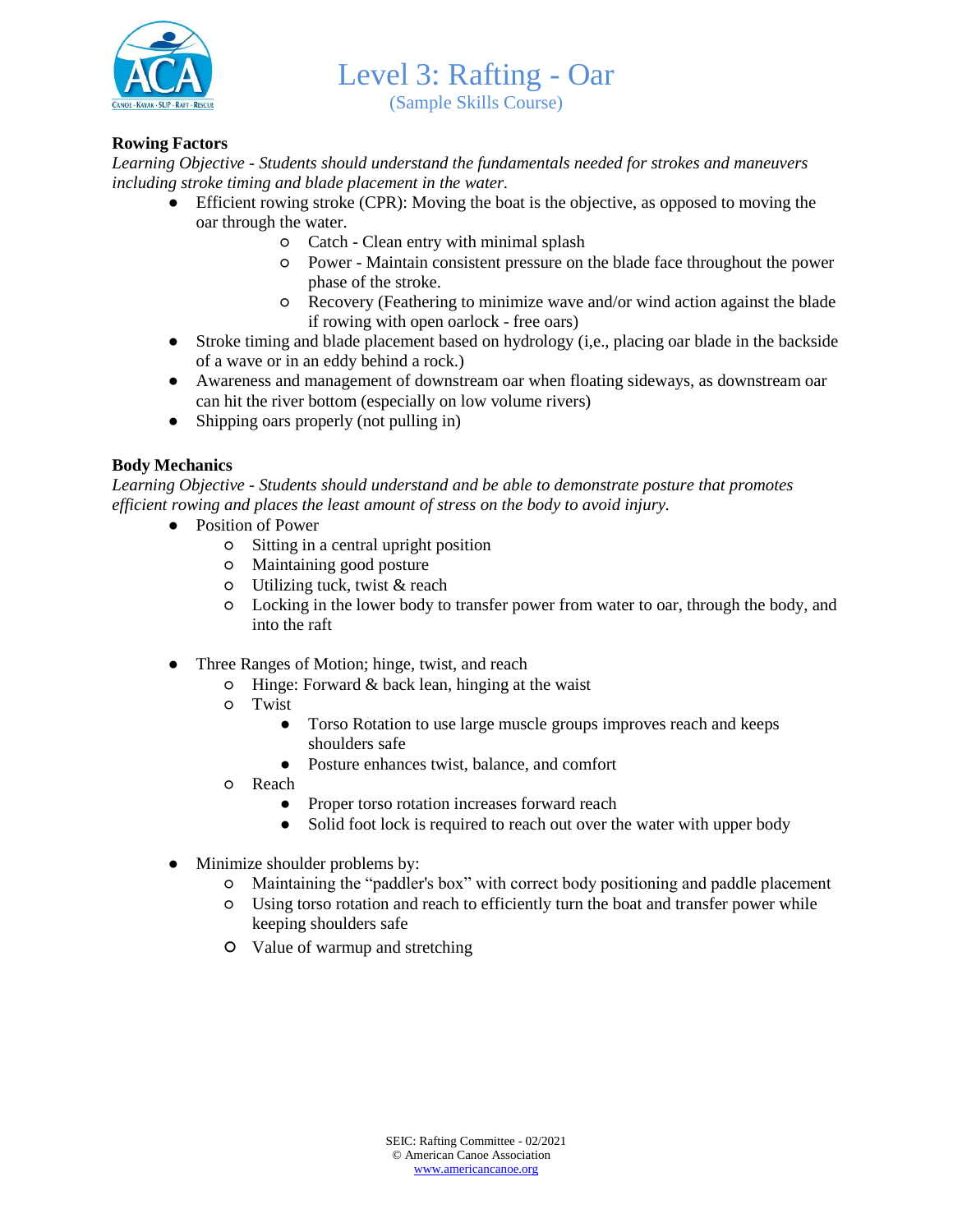

Level 3: Rafting - Oar (Sample Skills Course)

#### **Boat Handling**

*Learning Objective - Students should understand and be able to demonstrate how to maneuver their raft using proper rowing techniques.* 

#### **Oar Strokes**

*Learning Objective - Students should understand and be able to demonstrate the different oar strokes used to maneuver a raft.*

- Forward/ Pushing
- Back/ Pulling
- Single oar/ both oars
- Opposing (push  $&$  pull)

#### **Maneuvers (calm water)**

*Learning Objective - Students should understand and be able to demonstrate on flat water the types of basic maneuvers that an oar raft can make.* 

- Left Turn
- Right Turn
- Forward: row in a straight line
- Reverse: reasonably straight line backward
- Stopping raft from a good speed
- Spin: Pivot the raft left  $&$  right, stop the spin

#### **Maneuvers (moving water – up to class II)**

*Learning Objective - Students should understand and be able to demonstrate on moving water the types of dynamic maneuvers that an oar raft can make.* 

- Setting and holding angles
- Ferries: front, back
- Eddy Turns
- Peel Outs
- Spin: Pivot the raft left  $&$  right, stop the spin

#### **Boat Factors**

*Learning Objectives - Students should be able to understand how raft design and crew load affects the boat's maneuverability.*

Speed, glide, and tracking are affected by boat type and construction, load, paddle team, and paddle captain position:

- The pivot point of the boat changes with load, balance, and oarsman position
	- Oarsman Position
		- o Center mount
		- o Stern mount
		- o Front mount
	- Weight distribution Gear and passengers
		- o Frontloading
		- o Aft loading
		- o Center loading
	- Raft design and construction affect the performance of the boat.
		- Differences to consider:
		- o Tube diameter i.e. Larger tubes have more flotation.
			- Diminished tubes vs regular tubes i.e. Diminished tubes punches waves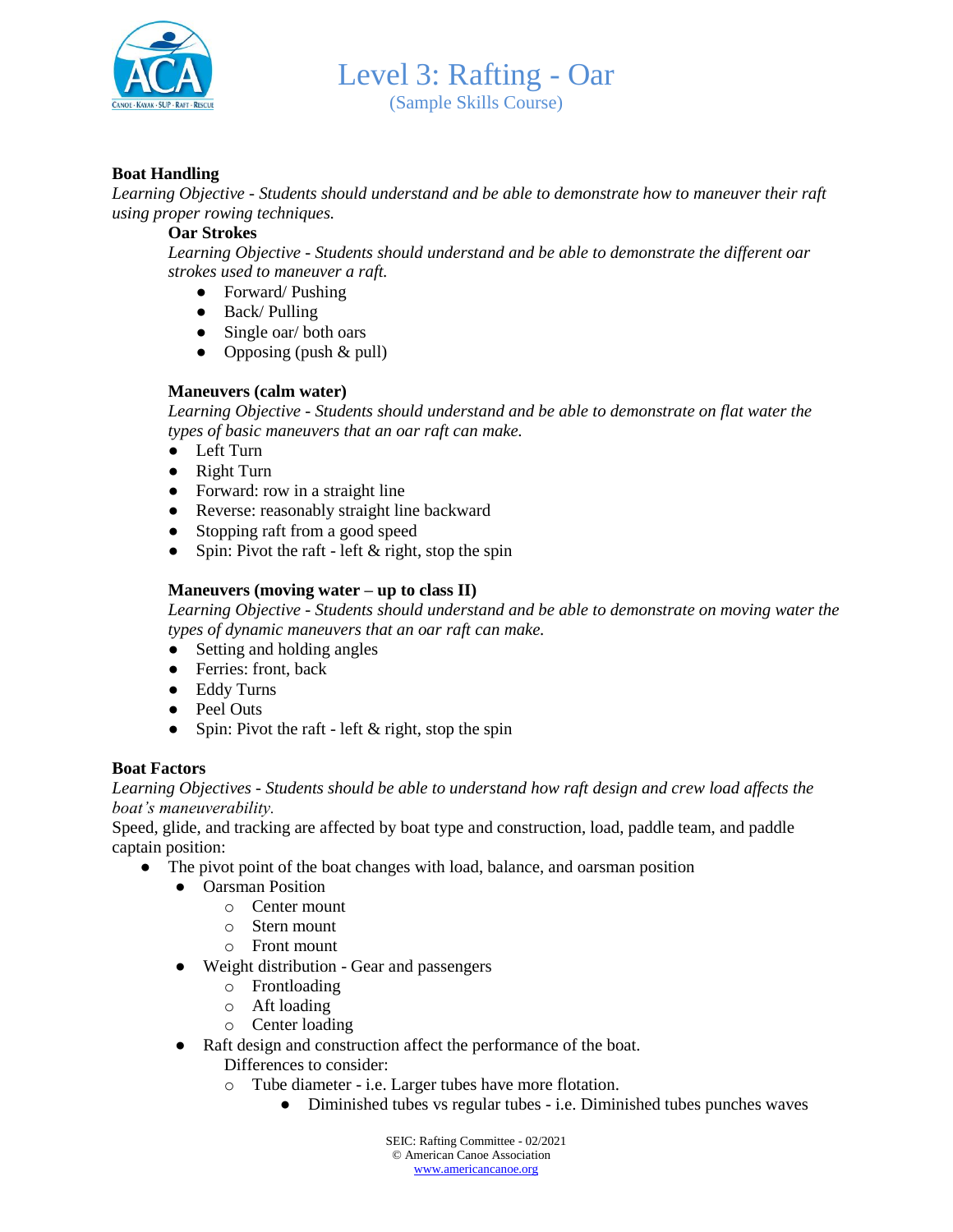

(Sample Skills Course)

- Kick/ rocker i.e. Affects surf ability
- Type of material i.e. PVC is more rigid than Hypalon
	- Width i.e. Affects stability
	- Floor-type, construction, and height from water i.e. Affects tracking

## **Playboating an Oar Raft**

*Learning Objectives - Students should understand the benefits and consequences of making non-essential maneuvers for the sake of fun and practice.* 

**Playboating** - Playboating can be a great way to learn but increases the chances of swimming. Make sure your passengers are comfortable with playing and swimming and make sure your venue is safe. (i.e. no downstream hazards)

- Downstream safety
- Communication With passengers and other boaters

#### **Making non-essential maneuvers** - Make class III moves in class I & II whitewater

*Practicing high consequence moves in low consequence water leads to increased confidence and ability.* 

- Catch challenging eddies
- Practice challenging ferries
- Make extra moves
- Make challenging maneuvers instead of just going straight down an easy rapid
- Use features like waves, holes & rocks for maneuvers and momentum control
- Attainment (moving upstream)

## **Surfing**

*Learning Objectives - Students should understand factors affecting river features that can be surfed, demonstrate how to choose an appropriate feature, and surf a raft.*

## **Surfing Hydrology - Holes and Waves**

- Assessing if a hole can be surfed or will trap a boat (get surfed)
	- Size and shape of the hole, the variability of shape within the hole
	- The angle of "glassy" water going into the hole
	- Height of a pour over vs tube height
- Assessing if a wave can be surfed
	- Types of a wave for surfing Unstable vs Stable waves (i.e. an unstable wave might crest & fall often.)
	- Size of wave
	- The angle of "glassy" water going into wave

## **Hole and Wave Surfing Maneuvers**

- How to approach the river feature
	- From eddy
	- From above
- Maintaining proper boat angle during the surf use light oar "dips" to correct or maintain the angle
- Front surf Bow upstream
- Back surf Bow downstream (good for catarafts)
- Side surf
	- Shifting body weight to maintain surf
	- High siding to prevent flipping
- Techniques for escaping feature
	- Work your way to the side (does one side flush more than the other?)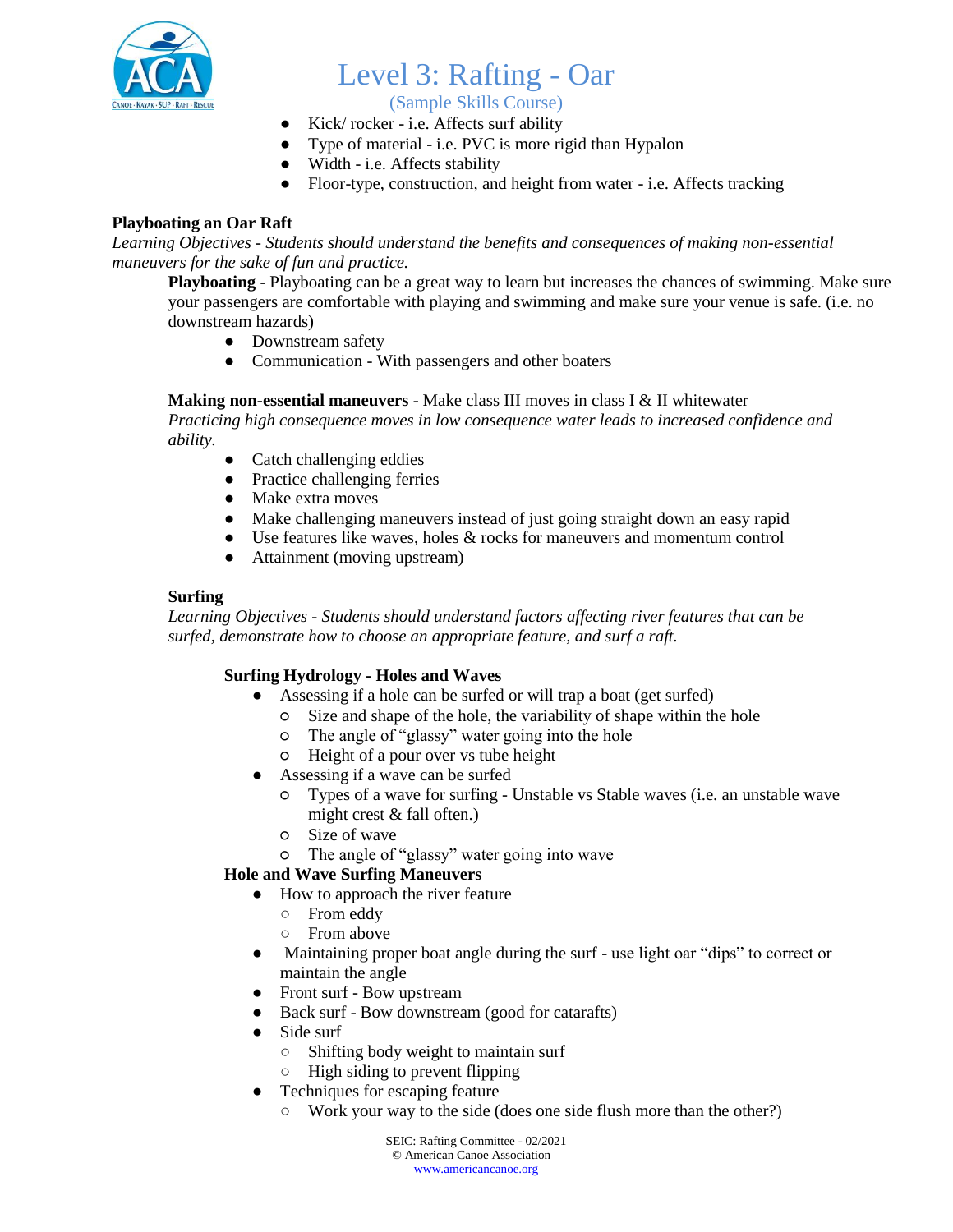

## (Sample Skills Course)

- Grabbing downstream water with one or both oars
- Consider throw bag from shore (if you are "getting surfed")
- Swim and Safety Considerations when surfing
	- Set downstream safety

## **Safety & Rescue**

*Learning Objectives - Students should understand how to handle common emergency situations on the river.* 

## **Rescue Philosophy**

- Rescue Priorities: People first, boats & gear second
- Responsibility Group over an individual, rescuer over a victim
- Fast  $&$  simple to slow  $&$  complex

## **Environmental Concerns**

- Cold Shock and Hypothermia
- Hyperthermia

## **Dealing with a swift water situation (swimmers, flipped or broached boat, etc…)**

- $\bullet$  Swimming in current defensive & aggressive
- Preventing foot entrapment
- Re-entry into the boat
	- o Self
	- o Assisted
- Bulldoze a boat to shore
- Swimming a boat to shore
- Throw rope use and practice
- Boat pin (Strongarm, rope/vector)
- Boat flip and recovery
	- o Loaded boat vs empty boat
	- o Mid river channel vs eddy

## **Raft Repair**

*Learning Objectives - Students should understand how to perform basic raft repair*

- Raft repair kit
	- $\circ$  Appropriate glue & patch material for different rafts
	- temporary "river fix" patch material (ie: tear aid)
- Cuts and perforations
- D-rings
- Valves

## **Conclusion & Wrap Up**

*Learning Objectives - Students should understand the importance of continuing education and practice. The instructor should debrief the course and hand out any pertinent material.* 

- Group debrief / Individual feedback
- Course limitations
- Importance of First Aid & CPR
- Importance of additional instruction, practice, experience
- Importance of an appropriate level of safety  $\&$  rescue training
- Life sport / Paddling options
- $\bullet$  Local paddling groups / Clubs
- Handouts / Reference materials
- ACA Membership forms
- Course evaluation